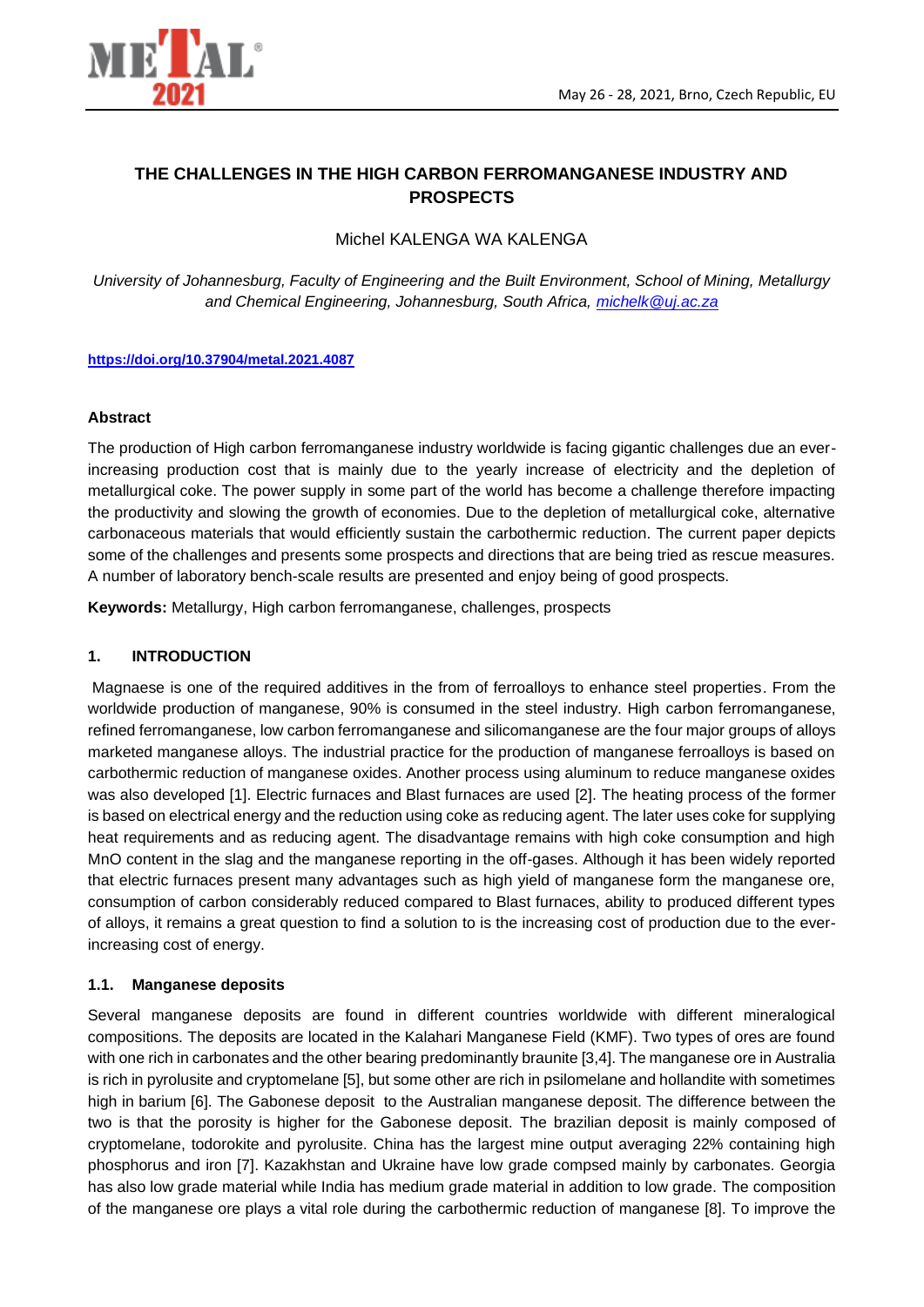

recovery and the efficiency in energy consumption, a blend of manganese ores is applied when both electric and Blast furnaces are used.

**Figure 1** below depicts the percentages of different ferroalloys produced by region.



**Figure 1** Percentage production of various ferroalloys by region in 2010 [2]

## **1.2. Carbon materials**

Coal remains the main source of carbon. I submerged arc furnaces, coal cannot be used directly as reductant due to safety and environmental reasons. In order to select the reducing agent, a variety of considerations have to be taken into account namely availability, cost, process requirements, products requirements and gas emissions. The smelting productivity, reduction process and efficiency are affected by the physical properties of the carboneceous materials [10]. The energy consumption, the amount of reductants to use and the product quality are influenced by the chemical composition of the reductant used. The freight cost for charcoal is high because of its low weight. The freight price is based on the volume than the weight. The ferrosilicon industry has chosen the use of charcoal more advantageous due to low ash content. However, in the manganese industry, the use of charcoal is not easy. The leaning toward charcoal will make this commodity scarce, therefore new challenges are on the card. Also, with the metallurgical coke being now at high demand due to high outputs in the iron and steel industry, the scaricity of both metallurgical coke and charcoal pushes the manganese insdustry into looking at new materials and processing, ways of decreasing energy consumtpion, developping new technologies to takle environmental challenges that affect the profit margins in the manganese industry.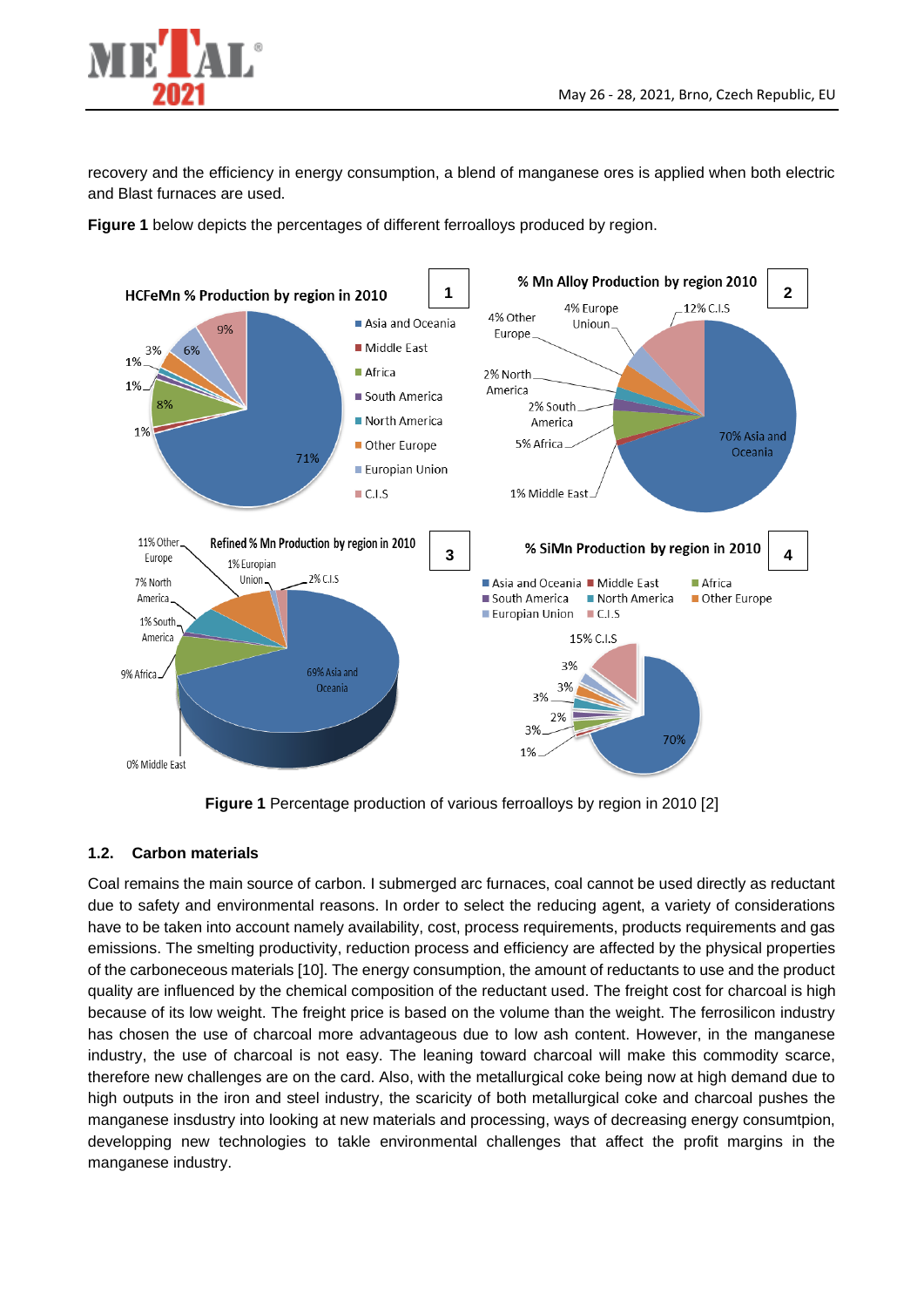

### **2. CHALLENGES IN THE MANGANESE INDUSTRY**

#### **2.1. Challenges due to mineralogical composition of the manganese ore**

| Reactions 25°C                         | kmol  |      | MJ      | <b>kWh</b>      | $\Sigma$ kWh |
|----------------------------------------|-------|------|---------|-----------------|--------------|
| Drying                                 |       |      |         |                 |              |
| $H_2O_{(1)} = H_2O_{(g)}$              | 11.00 |      | 484     | 134             |              |
| $H_2O+CO=H_2+CO_2$                     | 1.50  |      | 4       | Ł               | 135          |
| Pre-reduction and calcination          |       |      |         |                 |              |
| $C+CO2=2CO$                            | 8.00  |      | 1379    | 383             | 383          |
| $CaCO3=CaO+CO2$                        | 2.20  |      | 392     | 109             |              |
| MgCO <sub>3</sub> =MgO+CO <sub>2</sub> | 1.36  |      | 141     | 39              | 148          |
| $Fe3O4+4CO=3Fe+4CO2$                   | 0.83  |      | 31      | -9              |              |
| $MnO2+CO=MnO+CO2$                      | 9.50  |      | $-1407$ | $-391$          |              |
| $Mn_3O_4$ +CO=3MnO+CO <sub>2</sub>     | 2.69  |      | $-137$  | $-38$           | $-438$       |
| Final reduction                        |       |      |         |                 |              |
| $MnO+C=Mn+CO$                          | 14.4  |      | 3955    | 1099            |              |
| $SiO2+2C=Si+2CO$                       | 0.014 |      | 9.7     | 2.7             |              |
| $C \rightarrow Mn7C3$ *                | 5.8   |      | $-211$  | $-59$           | 1043         |
| Total heat of reaction (25°C)          |       |      |         |                 | 1271         |
| Product enthalpies $(25 - T^{\circ}C)$ | kmol  | kg   | MJ      | kWh             | $\Sigma$ kWh |
| Metal $1500^{\circ}$ C (s ->1)         |       |      |         |                 |              |
| 79.0%<br>Mn                            | 14.4  | 790  | 1138    | 316             |              |
| Fc<br>14.0%                            | 2.5   | 140  | 177     | 50              |              |
| $\overline{c}$<br>7.0%                 | 5.8   | 70   | 371     | 103             | 469          |
|                                        |       | 1000 |         |                 |              |
| Slag 1500 $°C$ (s-1)                   |       |      |         |                 |              |
| MnO 34.6%                              | 3.19  | 226  | 392     | 109             |              |
| $SiO2$ 26.5 %                          | 2.88  | 173  | 316     | 88              |              |
| $Al_2O_3$ 11.5%                        | 0.74  | 75   | 217     | 60              |              |
| CaO 18.8 %                             | 2.19  | 123  | 339     | 94              |              |
| MgO<br>8.6%                            | 1.39  | 56   | 194     | 54              | 405          |
|                                        |       | 653  |         |                 |              |
| Off-gas 200°C                          |       |      |         |                 |              |
| CO                                     | 13.40 |      | 69      | 19              |              |
| CO <sub>2</sub>                        | 12.57 |      | 90      | $\overline{25}$ |              |
| H <sub>2</sub> O                       | 9.5   |      | 57      | 16              |              |
| H <sub>2</sub>                         | 1.5   |      | 8       | 2               | 62           |
| Total product enthalpies $(25 - ToC)$  |       |      | 3368    |                 | 936          |
| PROCESS total                          |       |      |         |                 | 2207         |

**Figure 2** Typical example of mass and energy balance during high carbon ferromanganese [12]

The composition of raw material is a key player in the production of high carbon ferromanganese. Amongst other parameters are the Mn/Fe ratio. The challenge that Mn/Fe in a manganese ore is that low Mn/Fe ratio leads to high coke consumption and high electrodes consumptions with low manganese recovery [11]. The moisture content, state of oxidation of manganese in the ore, any carbonates present in the manganese ore influence the mass and energy balances. Water evaporation, carbonates decomposition are high energy consumming steps in the production of high carbon ferromanganese while the presence of high manganese oxides in the ore is beneficial to the energy consumption because reduction of higher oxides is higly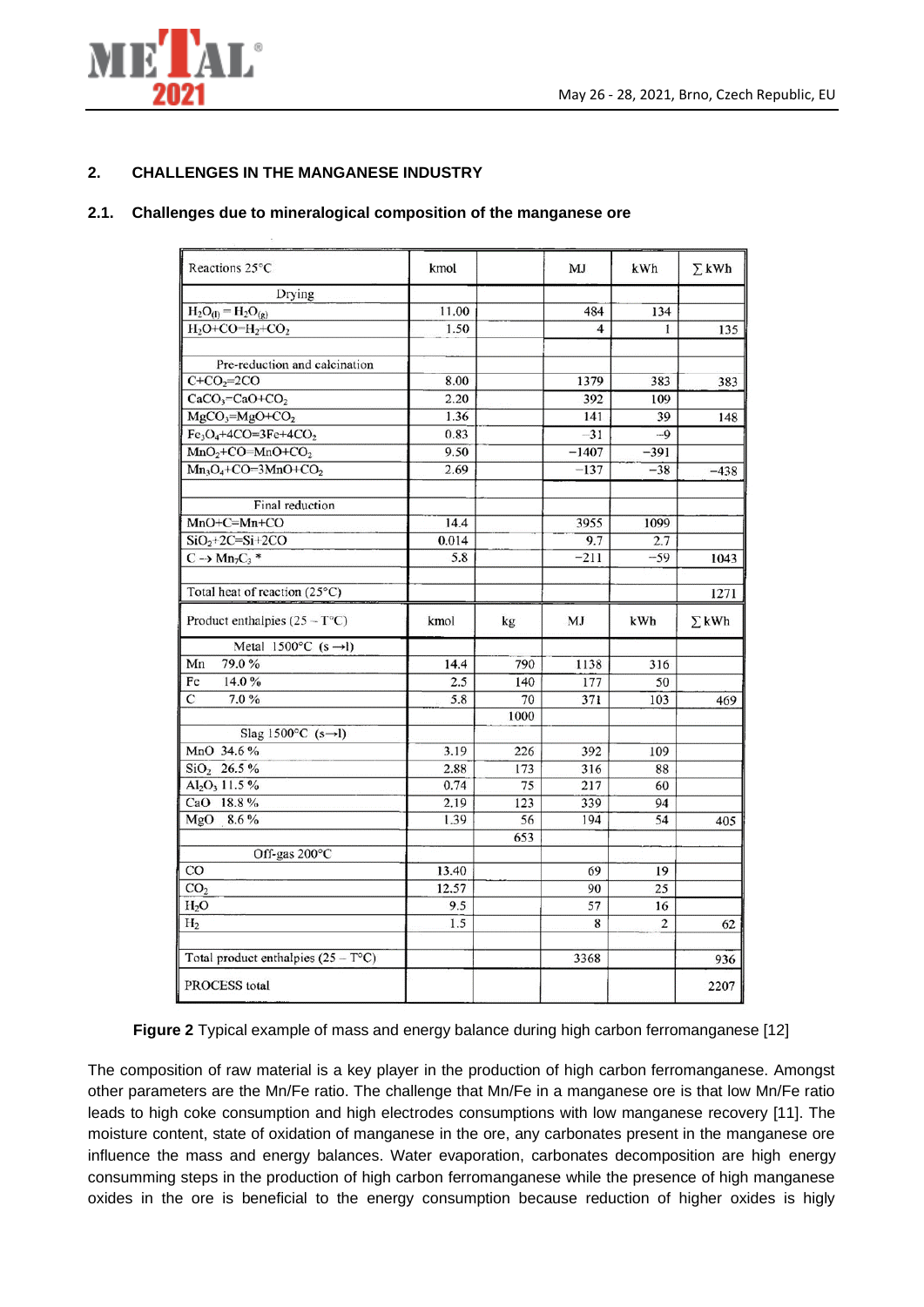

exothermic. A typical example of the energy balance and mass balance based on the mineralogy of the ore is presented in **Figure 2** below. It transpires that water eveaporation alone is 6% of the energy consumption whereas carbonates decomposition amounts to 7% of the energy consumption. Moisture removal might be controlled same way for different manganese ores, but carbonates decomposition depends on the mineralogy of the ore. Further, it is noted that the presence of  $MnO<sub>2</sub>$  in the ore has a positive contributing factor to the overal energy consumption. However, if one assumes that the manganese ore does not contain MnO<sub>2</sub> but  $Mn_2O_3$ , the impact of the absence of  $MnO_2$  reduction to  $Mn_2O_3$  is that the energy consumption will increase considerably. The consequence is the cost of production increases especially for electric furnaces due to everincreasing electricity price. This constituites a great challange because the composition of the ore is critical not only on the quality of the products, but on the cost of the process due to energy consumption. Reactions are grouped in exothermic and endothermic. Exothermic reactions are essentially reduction of  $MnO<sub>2</sub>$  to  $Mn<sub>2</sub>O<sub>3</sub>$ , reduction of Mn2O3 to Mn3O4, reduction of Mn3O4 to MnO, reduction of Fe3O<sup>4</sup> to Fe, C = C (dissolution of carbon into the molten metal) while Endothermic reactions are  $MgCO<sub>3</sub>$  decomposition to  $MgO$  and  $CO<sub>2</sub>$ , water evaporation, CaCO<sub>3</sub> decomposition to CaCO and CO<sub>2</sub>, Boudouard reaction (C + CO<sub>2</sub> = 2CO), reduction of MnO to Mn (highly endothermic) and partial reduction of  $SiO<sub>2</sub>$  to Si (reports to the metal). Furthermore, the quality of the burden is another factor is challanging. The permeability of the bed, when not well managed lead to poor gas circulation. This is governed by the composition of the feed. In case, sinters were made out of a manganese ore which contains carbonates, it may, after a certain time of storage encounter desagregation due to possibly occuled gas during sintering which took palce while calcining was also taking place. Occuled gas may also, if no desintegration took place before feeding the furnace, be liberated during reduction due to high temperature and lead to desintegration, therefore decrease the permeability of the bed.

### **2.2. Challenges due to gas emissions**

Emissions emanating from off-gas are complicated to solve compared to those from dusts emissions. Two to three-stages wet scrubbers are used to collect uncombusted CO gas for closed manganese alloys furnaces [13-15]. Although nowadays most of the air pollution problems are solved satisfactorily, the main challenges remain with water pollution. The presence of heavy metals, polycyclic Aromatic Hydrocarbons (PAC), suspended solids and possibly dissolved cyanides is the major challenge. Additionally, the CO/CO<sub>2</sub> ratio in the off-gas is is important since it has a tremendous influence on the water pH value. This implies that the variation of reducing conditions has an impact on the acididty of water. Further, the presence of mercury in the off-gas is detrimental to the environment, therefore a number of processes for mercury removal have been required with new technologies being developped.

### **3. NEW DIRECTIONS AND PROSPECTS**

In order to draw new directions a number of steps can be considered. Testing different new raw materials, testing new reductants that would improve the environmental impact of the ferromanganese industry, Development of new technologies: new reactors for ferroalloy production and energy, introduction of artificial intelligence to improve the prediction and monitoring of processes, vaste campain of recrutement of scientists to refelect on the future without coke and coal can be envisaged to find new and effiecient direction.

### **4. SOME INDICATIONS ON NEW MATERIAL**

A number of focused investigations on the use of new material are ongoing. Fuel biobased have been tested to replace coke breeze in the iron ore sintering process. This has been driven by reports that the reactivity of biobased fuels is considerably higher than that of coke breeze due mainly to their higher porosity and surface area [16]. Partial replacement of coke breeze during ironmaking in the Balst furnace in the sintering section has been found successful [16]. Some studies on the possible use of biomass using the South African manganese ores were conducted and as preliminary results were generated. The use of raw macadamia nut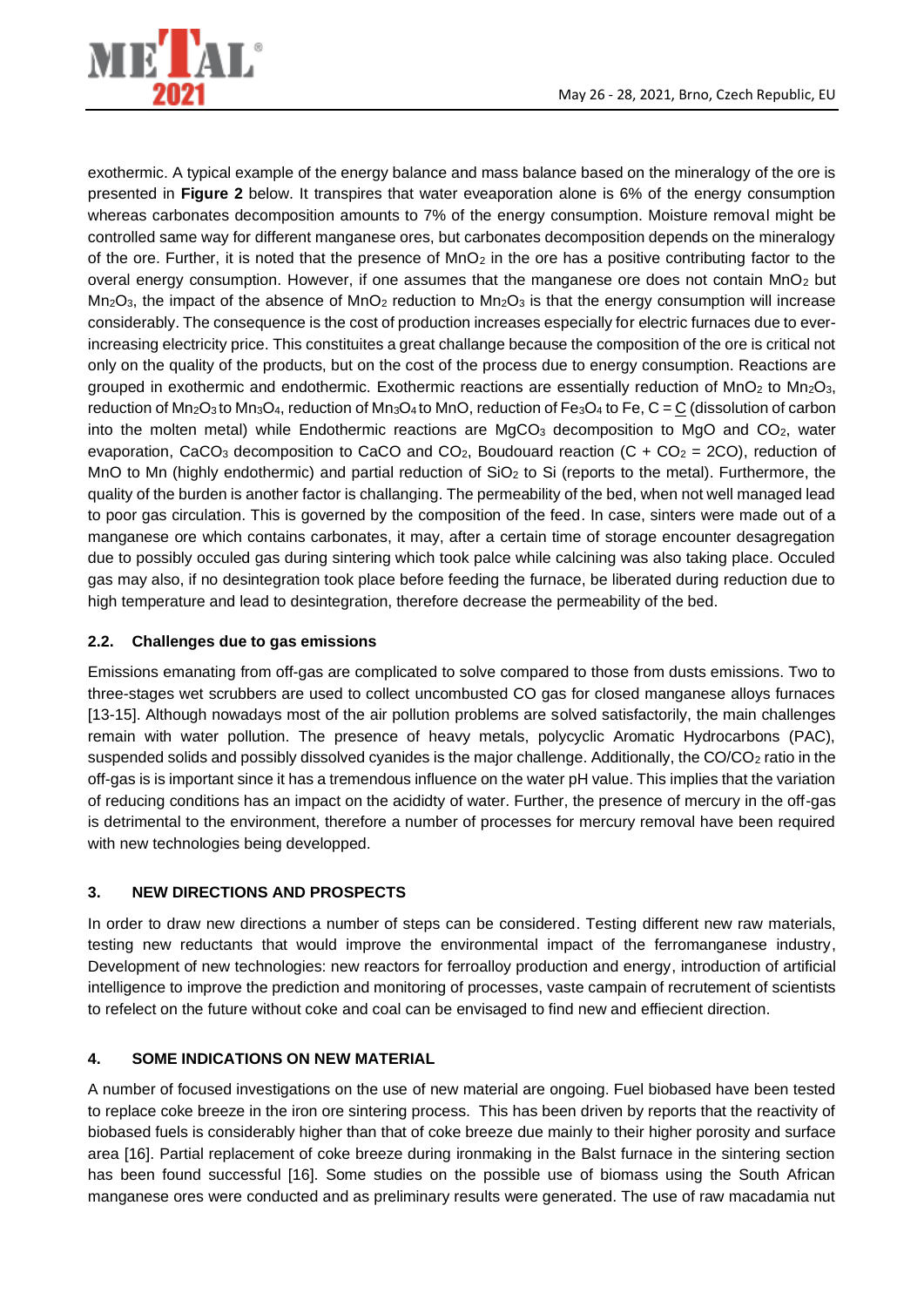

shells for the reduction of manganese ore has been tested. It was found that macadamia nut shells have great potentials of replacing the conventional reductants used so far. The separation of slag from the metal remains a challenging factor and needs imporvement [17]. Pam Kernel Shells were also tested as a replacement of coke. Results have shown good prospect. The extraction of manganese amounted to close to 50% whereas it was around 45% when charcoal was used [18]. The prospect of replacing current generic reducing agents is considerable coupled with further detailed investigations on sizes and possible improvements of the raw materials used as coke repalcement. Their impact on the recovery and the quality of end products needs thourough research and possibly innovation technology should accompany the walk on the new road. Not only that new carboneceous materials should only be used as reductants, but test their contribution toward energy consumption as well.

## **5. CONCLUSION**

Current challenges that the manganese industry if faced with, a new dynamic, trials and errors can be permitted to find new ways and innovative solutions to metallurgical coke replacement, reducing agents consumption with impact on energy consumption. Organizing discussion and research groups around these topics would considerably contribute to accelerating findings to these major challenges that the manganese industry encounter today he paper must contain conclusion. The conclusion should summarize the findings and explain the implications of the paper. Conclusion contains no new data or findings.

### **ACKNOWLEDGEMENTS**

## *The author thanks all the colleagues for constructive discussions during the drafting of this paper to challenge the challenges the manganese industry is facing.*

### **REFERENCES**

- [1] LEE, Y.E. and TANGSTAD, M. Electric parameters for an efficient smelting performance of HCFeMn alloy. *Proceedings of INFACONXII.* Helsinki, Finland, 6-9 June 2010, pp. 569-578.
- [2] BASSON, J., CURR, T.R., and GERICKE, W.A. South Africa's ferro alloys industry present status and future outlook. *Proceedings of INFACONXI.* New Delhi, India, 18-21 February 2007.
- [3] KLEYENSTUBER, A.S.E. A review of geology and mining of the Kalahari manganese field. *Proceedings of the 12th CMMI (Council Mining and Metallurgical Institutions) Congress.* Johannesburg, 3-7 May 1982, pp. 213-220.
- [4] VILLIERS, J.P.R. *A Mineralogical Investigation of Mamatwan and Wessels Manganese Ores. Report No. 1920*. Randburg: National Institute for Metallurgy, p. 15.
- [5] FRAZER, W.E. & BELCHER, C.B. Mineralogical studies of the groote Eylandt manganese ore deposites. *Proceedings of the Australian Institute of Mining and Metallurgy*. 1975, vol. 254, pp. 29-36.
- [6] OSTWALD, J. Mineralogy of the Groote Eylandt manganese oxides-A review. *Ore Geology Review.* 1988, vol. 4, no. 1-2, pp.3-45.
- [7] CHEN, R. & QIN, B. The manganese Ore Resources in China and their Prospecting. *China geological Survey.*  International EIMn Sustainable Development Forum, Chogqing, 2003.
- [8] KALENGA, M., XIAOWEI, P., AND TANGSTAD, M. Manganese alloys production: Impact of chemical compositions of raw materials on the energy and materials balance. *Proceedings of INFACONXIII,* Almaty, Kazakhstan. 9-12 June 2013, pp. 647-654.
- [9] STEENKAMP, J.D., BASSON, J. The manganese ferroalloys industry in southern Africa. *Journal of the Southern African Institute of Moning and Metallurgy.* 2012, vol. 113, no. 8, pp. 667-676.
- [10] SAHAJWALLA, V., DUBIKOVA, M. & KAHNNA, R. Reductant characterization and slection: Implications for ferroalloy processing. *Proceedings of the Tenth International Congress on Ferroalloys (INFACON 10)*. Cape Town, 1-4 February 2004, pp. 351-362.